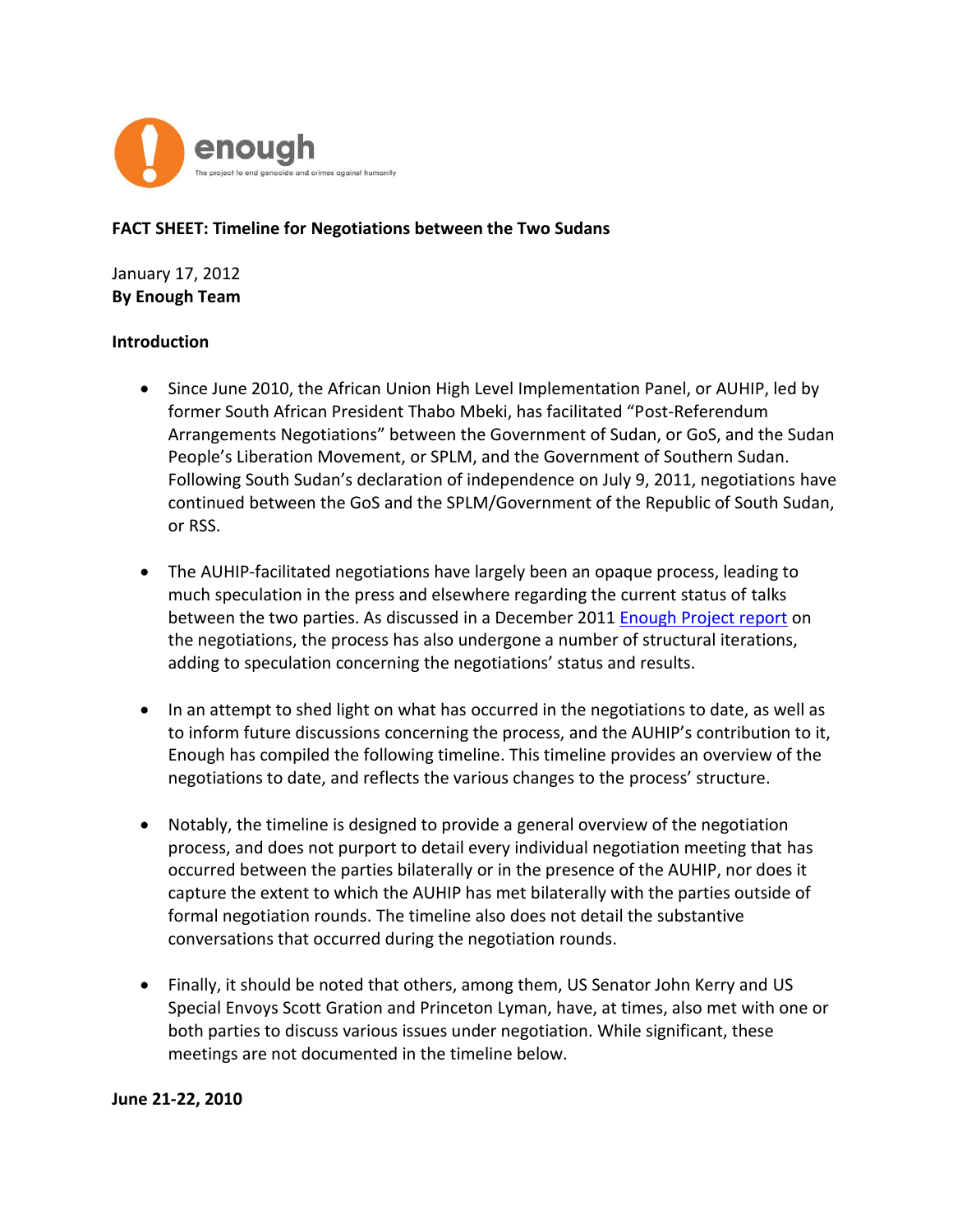- The Parties meet in Mekelle, Ethiopia to discuss the modalities for the negotiation process.
- The *Mekelle Memorandum of Understanding between the NCP and SPLM on Post-Referendum Issues and Arrangements*, or Mekelle MOU, signed at the conclusion of the discussions, identifies the AUHIP as the facilitator of the negotiation process and establishes the Joint Technical Secretariat and the Assessment and Evaluation Commission, or AEC, Secretariat.<sup>1</sup>
- The Mekelle MOU also establishes the four, issue-specific working groups: citizenship; security; financial, economic and natural resources; and international treaties and legal issues.<sup>ii</sup>

# **July 10, 2010**

 $\bullet$  Negotiations officially commence in Khartoum.<sup>iii</sup>

#### **July 19-20, 2010**

- The AUHIP brings the two negotiating parties together, along with representatives from relevant international actors, including the United Nations, IGAD, the AEC, and the United States, for an initial "exposure session" in Juba.<sup>iv</sup>
- During the session, experts retained by the AUHIP make presentations on the various topics under negotiation. Some of these experts subsequently were asked to provide the parties with additional exposure sessions throughout the remainder of 2010.
- Guiding principles for the negotiations are signed by the two parties on July 20. $^{\circ}$

# **August to September 2010**

- The working groups hold periodic meetings, alternating between Khartoum and Juba. These meetings take place largely in the absence of the AUHIP.<sup>VI</sup>
- Exposure sessions organized by the AUHIP also continue during this period.

# **October 2010 to November 2010**

- The AUHIP requests proposals from the two parties on a framework agreement addressing all outstanding issues. The AUHIP then tables its own version of the framework agreement, based, in part, on these proposals.<sup>vii</sup>
- Despite conflicting reports, the parties do not ultimately sign the framework agreement.
- The AUHIP also tables a number of proposals regarding the Abyei Area, one of which provided for the division of the Area between North and South.<sup>Viii</sup>
- The working groups also continue to work during this period. Notably, the first oilspecific negotiations occur under the facilitation of the Norwegians.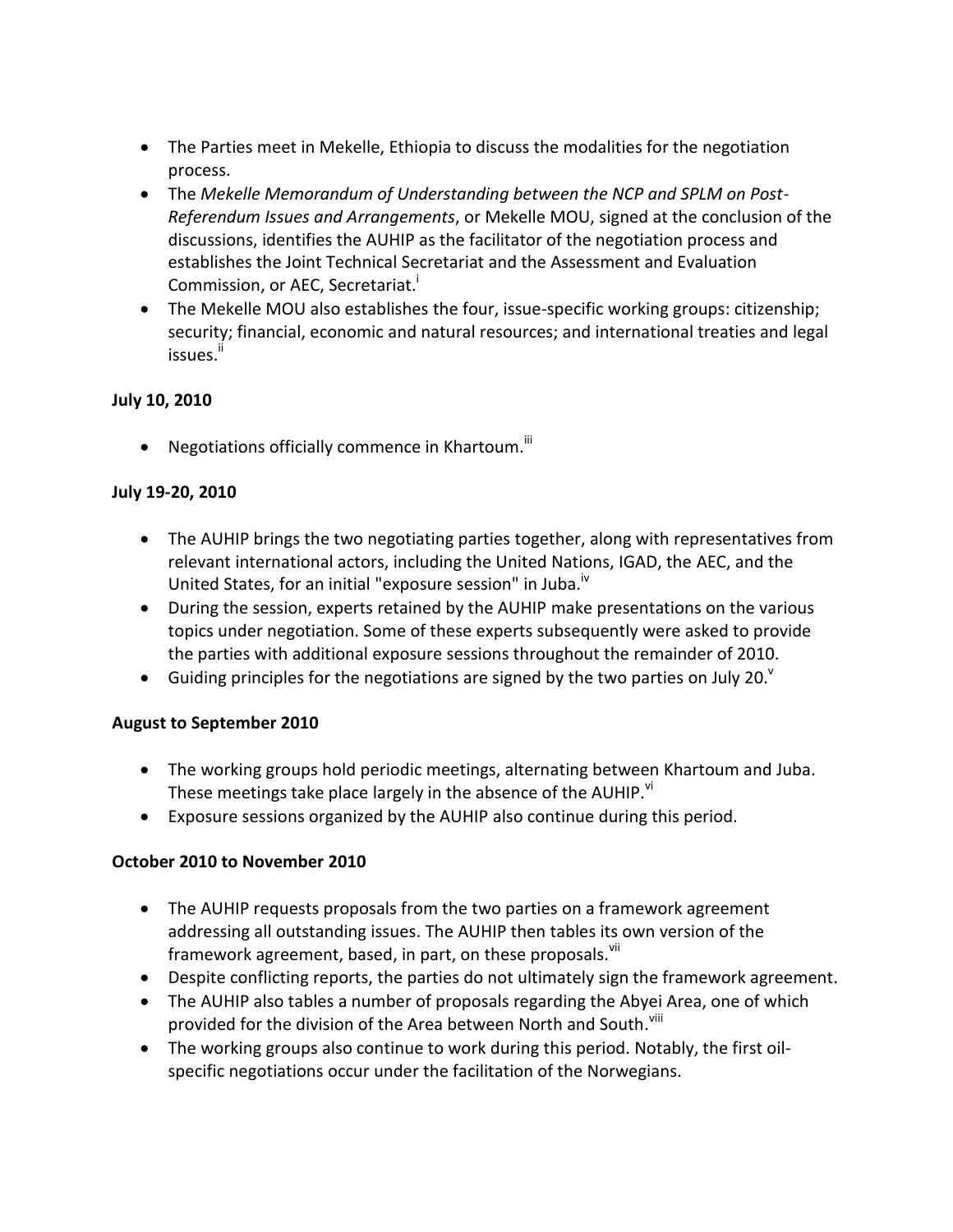#### **December 2010 to January 2011**

 The AUHIP convenes meetings of the working groups as well as the lead negotiation panel, particularly ahead of the January 2011 Southern Sudan Referendum.<sup>18</sup>

### **February - May 2011**

- The AUHIP brings in new issue-specific experts from international non-governmental organizations and think-tanks to draft new proposals and options papers. These experts assist in facilitating negotiations within the working groups. $^x$
- While previous rounds of negotiations took place almost exclusively in either Khartoum or Juba, discussions now occur largely outside of Sudan in Debre Zeit or Addis Ababa, Ethiopia.<sup>xi</sup>
- The AUHIP continues discussions with the lead negotiation panel, the membership of which is expanded to include further representatives from the financial, economic, and natural resources working group.

#### **June to July 2011**

- The AUHIP brings the parties together in Addis Ababa for one last negotiation round prior to South Sudan's declaration of independence.
- Discussions within the financial, economic, and natural resources working group now focus on the idea of a so called financial transition package.
- The non-economic working groups continue to meet separately.
- Negotiations on the respective situations in South Kordofan/Blue Nile and Abyei also occur. The parties ultimately conclude agreements concerning these two situations.<sup>xii</sup> The agreement on South Kordofan/Blue Nile is later rejected by GoS leaders in Khartoum, while the agreement on Abyei has yet to be fully implemented.
- The parties also reach agreement on issues related to the management of the North-South border.<sup>xiii</sup>

# **November 25-30, 2011**

- The AUHIP brings the parties together for a new round of negotiations, which largely focuses on the transitional financial package.
- No substantive agreements are concluded; however, the parties agree to convene for commercial oil negotiations in December.<sup>xiv</sup>

# **December 2011**

 Representatives from each party, along with the AUHIP, meet in Addis Ababa to establish the timing of and the parameters for commercial oil negotiations.